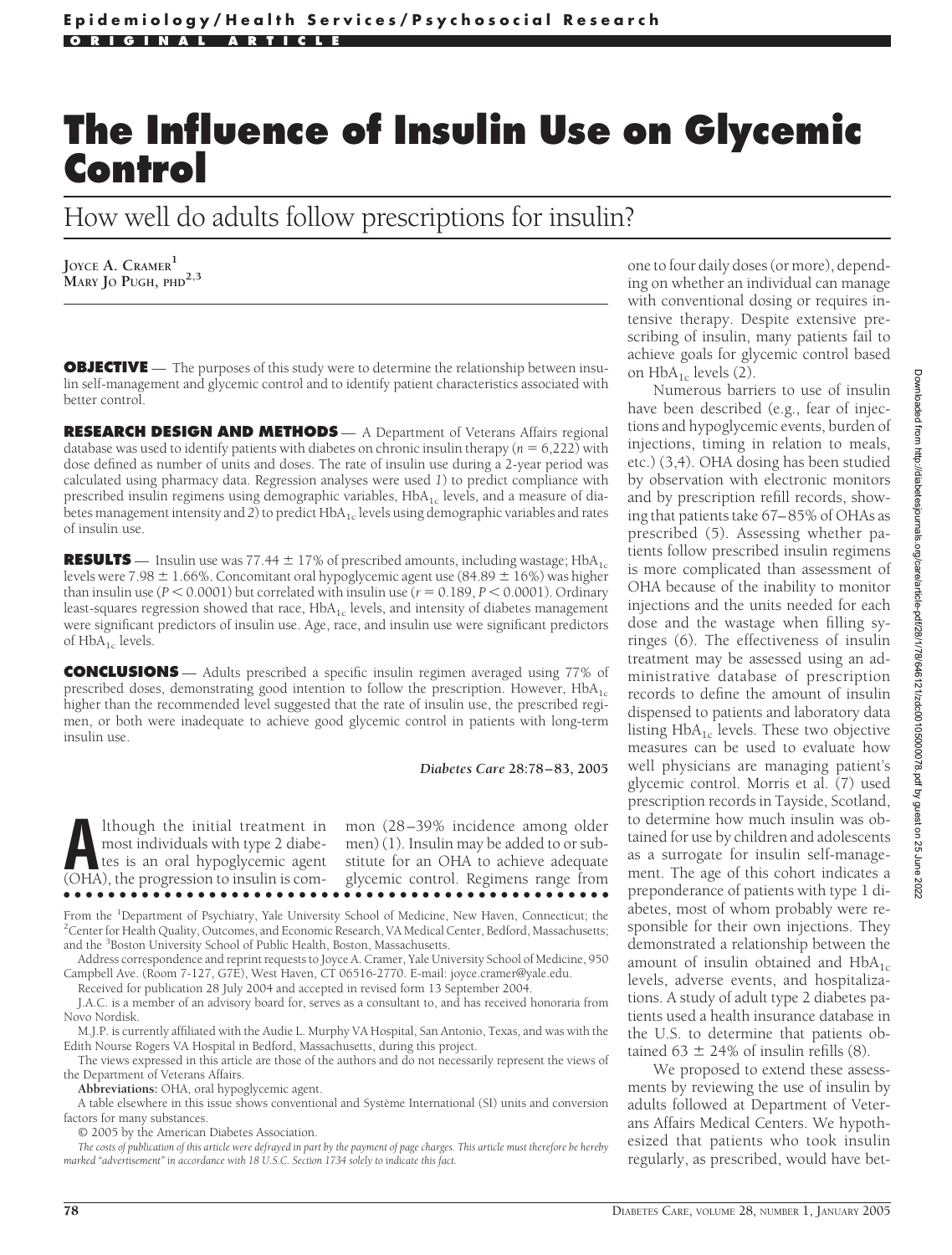ter glycemic control as measured by  $HbA<sub>1c</sub>$ . These analyses also were designed to identify patient characteristics associated with better outcomes.

## **RESEARCH DESIGN AND**

**METHODS** — Our population included patients from 12 Veterans Administration medical facilities (eastern U.S. and Puerto Rico) in 2001. We identified patients with two diagnoses of diabetes (International Classification of Diseases, 9th revision, Clinical Modification codes 250.00–250.93 for type 2 diabetes with or without comorbidities) using inpatient or outpatient records, made on two or more occasions (at least 7 days apart). We further selected those receiving insulin with or without concomitant OHA. Outpatient pharmacy data from the Veterans Administration Pharmacy Benefits Management prescription database (2001– 2002) were used to assess prescriptions (9). Available data included patient identifier, date dispensed, drug information (drug, dose per unit, route of administration), dosing instructions (as units per day or as needed), days supply (number of days of medications received), and total quantity (number of units) dispensed. These variables allowed determination of the regimen and the duration and stability of regimens in continuous use, as well as concomitant use of insulin with OHA. Analysis methods met Health Insurance Portability and Accountability Act of 1996 requirements for patient privacy (10). All prescription data were "deidentified" but had a unique patient identification number (externally generated) to allow for longitudinal and multiproduct analysis at the individual patient level.

We identified those patients receiving a prescription for any type of insulin with or without OHA during July 2001; insulin dose was defined as the number of units and doses. Medication regimens were classified as insulin-only and OHAinsulin combinations. Use of multiple forms of insulin (e.g., regular and NPH) and multiple OHA were identified. Patients receiving at least one prescription for insulin between 1 January 2001 and 1 July 2001 were selected for the chronic insulin use sample. Patients who did not receive insulin during the 6 months before 1 July 2001 were identified as "new" insulin users and were excluded from most analyses.

Using data only for patients whose

prescriptions were defined with specific dosing instructions, we calculated medication use (compliance score) using pharmacy data by continuous multiple interval measures of medication availability described by Steiner and Prochazka (11). We calculated the length of each type of continuous insulin regimen, beginning with the first prescription after 1 January 2001 and continuing through the end of the last prescription before 1 December 2002. The sum of the day supply for each regimen was divided by the total days from the beginning to the end of the period, resulting in a compliance score for each type of insulin. Compliance scores did not differ by insulin type (short acting, long acting, premixed, etc.), so the total days supply of insulin was summed and divided by the sum of the total days in the treatment period. It was understood that wastage occurred during syringe filling from vials, biasing analyses by increasing compliance scores because more insulin was used. Adjustment for wastage was not possible; therefore, it was assumed to be a constant. The small number of patients using pen devices  $(n = 50)$ precluded analyses of differences between pen versus regular syringe prescriptions.  $HbA_{1c}$  levels from a laboratory database were linked to the prescription refill data.

Because intense provider management may be associated with improved patient compliance, we measured diabetes management intensity (12,13). Berlowitz et al. (12,13) defined diabetes treatment intensity as the likelihood of receiving an increase (increased dose, addition of a medication in another drug class, or a change of drug within the same class), decrease (lower dose, discontinuation of medication), or no change in treatment, accounting for variables believed to influence treatment decisions (e.g.,  $HbA_{1c}$ , cholesterol levels, comorbidities). Observed changes were subtracted from these expected changes in treatment and divided by the number of visits. Scores range from  $-1$  to  $+1$ , with positive values indicating more intense management and negative values indicating less intense management than expected. For the purposes of this study, we use this measure as a proxy for more or less intensive diabetes management.

Descriptive statistics compared insulin use (compliance scores) and average  $HbA_{1c}$  level by age, sex, and race and included correlations between insulin com**RESULTS** — Patient files from the 12 Veterans Administration centers included 39,393 patients (98% men) with a diagnosis of diabetes who were taking insulin with or without an OHA. Of these patients, 8,484 received insulin and had at least one  $HbA_{1c}$  level recorded. Twothirds of patients were aged  $\geq 65$  years. The racial/ethnic distribution was 41% Caucasian, 7% African American, 30% Hispanic/other, and 22% mixed/ undefined (largely African-American mixed) (Table 1). Chronic insulin users  $(n = 6,222)$  received  $8.3 \pm 4.7$  refills during follow-up; 2,491 patients received insulin alone, 2,431 patients also received one OHA, and 1,300 received more than one OHA with insulin. Diabetes management intensity scores were low, averaging  $0.026 \pm 0.21$ . The mean rate of insulin usage was  $77.44 \pm 17.1\%$  (median 80.35) of doses prescribed, including wastage, based on the number of units and doses prescribed. Mean for the last  $HbA_{1c}$  level was 7.98  $\pm$  1.66% (median 7.7).

Table 1 shows that older patients had significantly lower HbA<sub>1c</sub> levels and higher insulin use than younger patients and that there were differences in  $HbA_{1c}$ and insulin use by racial/ethnic group. Caucasian and mixed/undefined patients had lower  $HbA_{1c}$  levels than African-American or Hispanic/other patients; African-American patients had lower levels of insulin use than all other patients. Among patients taking both an OHA and insulin, use of an OHA  $(84.89 \pm 16\%)$ was significantly higher than insulin use, even with inflation due to insulin wastage  $(P < 0.0001)$ . Insulin use was not significantly different among groups taking insulin alone or insulin with at least one OHA.

Ordinary least-squares regression analysis showed significantly higher insulin use in Caucasians (versus African Americans and Hispanic/other individuals), those with lower  $HbA_{1c}$  levels, and those with higher diabetes management intensity ( $R^2 = 0.016$ ; F = 65.1, P < 0.0001) (Table 2). Although it is not known what fraction of prescribed insulin is necessary to achieve glycemic control,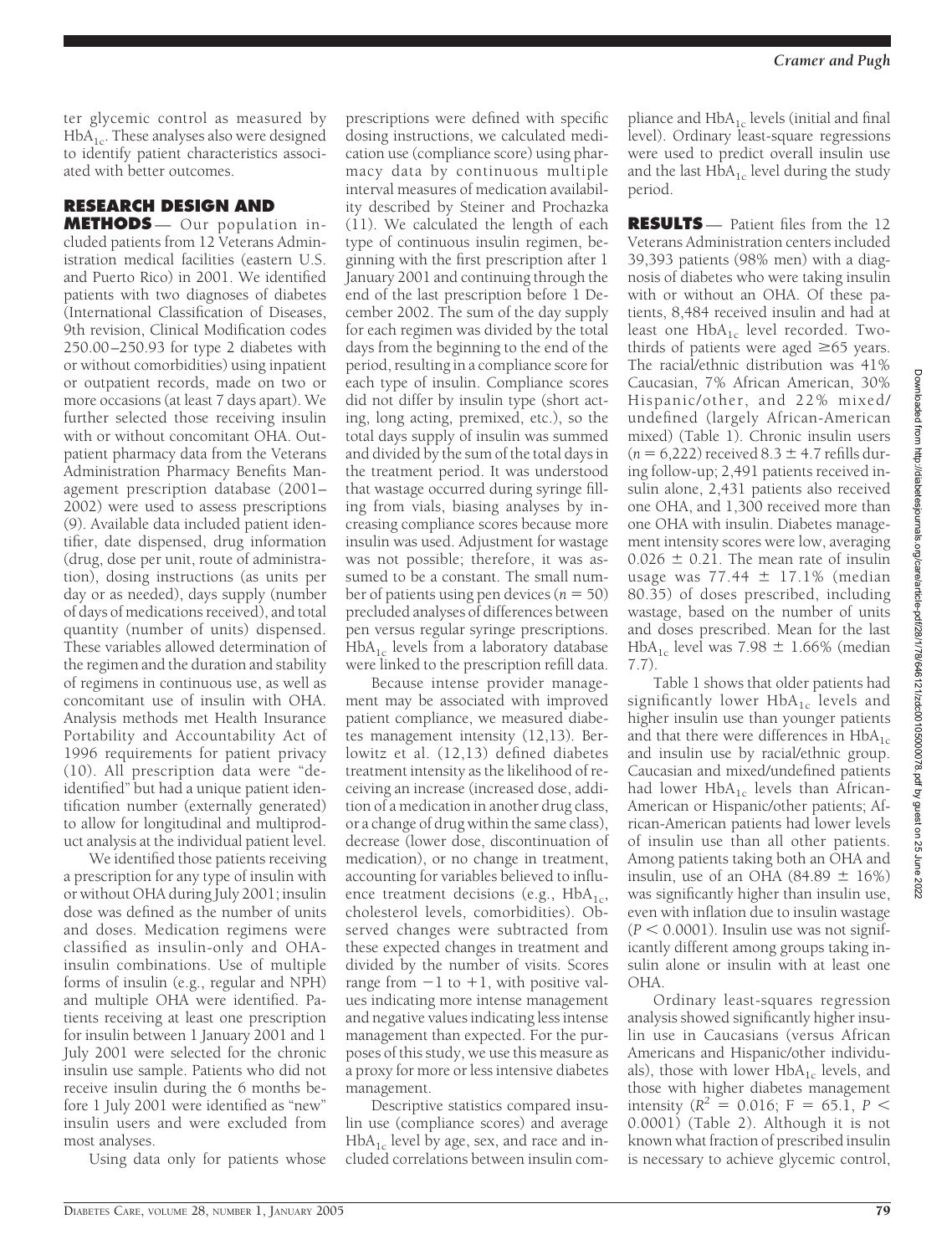|  | Table 1-Demographic characteristics for chronic insulin users |  |  |
|--|---------------------------------------------------------------|--|--|
|  |                                                               |  |  |

|                         | n     | $HbA_{1c}$        | Insulin use $(\%)$ |
|-------------------------|-------|-------------------|--------------------|
| All                     | 6,222 | $7.98 \pm 1.66$   | 77.44 (17.14)      |
| Age                     |       |                   |                    |
| $\geq 65$ years         | 4,053 | $7.75 \pm 1.51*$  | 77.89 (16.95)†     |
| $<65$ years             | 2,169 | $8.41 \pm 1.84$   | 76.60 (17.46)      |
| Race/ethnicity          |       |                   |                    |
| Caucasian               | 2,515 | $7.79 \pm 1.53$ † | 78.59 (17.35)†     |
| African American        | 451   | $8.28 \pm 2.04$   | 70.93 (19.96)      |
| Hispanic/other          | 1,959 | $8.33 \pm 1.74$   | 77.07 (15.44)      |
| Mixed/undefined         | 1,297 | $7.71 \pm 1.548$  | 78.02 (17.60)      |
| Insulin alone           | 2,491 | $7.67 \pm 1.639$  | 77.48 (17.22)      |
| Insulin $+1$ OHA        | 2,431 | $8.08 \pm 1.659$  | 77.05 (16.95)      |
| Insulin $+ \geq 2$ OHAs | 1,300 | $8.39 \pm 1.629$  | 78.10 (17.35)      |
| Insulin with any OHA    | 3,731 | $8.19 \pm 1.65$   | 77.41 (17.10)      |

Data are means  $\pm$  SD. \**P* < 0.0001, †*P* < 0.01, ‡*P* < 0.05 for Caucasian vs. African American and Hispanic; §*P* 0.05 for unknown/mixed vs. African American and Hispanic; -*P* 0.05 for African American vs. Hispanic and unknown/mixed;  $IP < 0.05$  for all group differences.

*users*

we used the approximate average rate as a cutoff for categorical analyses  $(280\%,$  $n = 4,793$ ;  $\leq 80\%$ ,  $n = 3,691$ ) predicting insulin use  $\geq 80\%$ . African Americans were half as likely as Caucasian patients to have higher insulin use (odds ratio [OR] 0.582, 95% CI 0.49–0.70) as well as greater treatment intensity (1.31, 1.05– 1.64). Patients recently starting insulin because of elevated  $HbA_{1c}$  followed their prescribed regimen better than chronic insulin users (OR 2.49).

Regression analyses predicting the last  $HbA_{1c}$  levels indicate that when controlling for other variables, women, African Americans, Hispanic/other patients, those on OHAs, and those with higher diabetes management intensity had significantly higher  $HbA_{1c}$  levels than men, Caucasians, patients on insulin only, and patients with lower levels of diabetes management intensity (Table 3). Older patients and those with higher insulin use had significantly lower  $HbA_{1c}$  levels than younger, less compliant patients.

**CONCLUSIONS** — These data show that adults chronically prescribed a specific insulin management regimen used  $\sim$ 77% of prescribed amounts of insulin, based on prescription refills. Insulin use was less than prescribed across all groups but consistent with current and previous findings for OHAs, wherein most patient groups took approximately three-fourths of medication as prescribed (5). This reflects the good overall diabetes care, including patient education and communication with clinicians, in the

Veterans Administration system (14). Although patients seen in the Veterans Administration system generally have more comorbidities than non–Veterans Administration diabetes patients, they receive equal or higher levels of preventive care services (15). Nonetheless, their resulting mean  $HbA_{1c}$  levels were higher than the American Diabetes Association guideline target (16). This result suggests that insulin self-management (injection compliance), the prescribed regimen, or both were inadequate to achieve good glycemic control. Newly developed Veterans Ad-

ministration guidelines encourage targeting HbA<sub>1c</sub> at <7% but allow for higher levels for older, sicker patients (17). Providers might be more lenient with high  $HbA_{1c}$  levels because of inconvenience, syringe-filling inaccuracy, wastage, or other dosing problems for these patients as long as patients did not become hypoglycemic or hyperglycemic.

Among drawbacks to this analysis is the gross measurement of insulin use. Unlike tablets that can be counted or recorded electronically when removed from a bottle with a MEMS cap (AARDEX, Zug, Switzerland), insulin may not be measured accurately and is subject to wastage from vials and pens. Mean insulin compliance of 77% for chronic users indicates that most patients are making an effort to take insulin, albeit not as prescribed by their physician. This is an overestimate, because wastage could not be separated from dosing. Wastage in syringe filling, coupled with errors in drawing doses, has been estimated at 12–19% (18,19). If those estimates were extrapolated to this population, overall use of insulin would be reduced from 77 to 58–65%. This type of analysis did not allow determination of how many doses were omitted, taken late, or taken at the prescribed dose. We included only patients who were given a standard prescription defining the number of units and doses to be taken daily, excluding those who were told to

**Table 2—***Predictors of compliance with the prescribed insulin regimen among chronic insulin*

| Parameter           | Estimate  | t value | Pr > t   |
|---------------------|-----------|---------|----------|
| Intercept           | 0.8161    | 67.74   | < 0.0001 |
| Age                 |           |         |          |
| $\geq 65$ years     | 0.0077    | 1.64    | 0.1014   |
| $<$ 65 years        | 0.0000    |         |          |
| <b>Sex</b>          |           |         |          |
| Female              | 0.0019    | 0.09    | 0.9251   |
| Male                | 0.0000    |         |          |
| Race/ethnicity      |           |         |          |
| African American    | $-0.0726$ | $-8.29$ | < 0.0001 |
| Hispanic/other      | $-0.0145$ | $-2.75$ | 0.0060   |
| Mixed/undefined     | $-0.0068$ | $-1.17$ | 0.2428   |
| Caucasian           | 0.0000    |         |          |
| Medication regimen  |           |         |          |
| $1$ OHA $+$ insulin | $-0.0042$ | $-0.83$ | 0.4038   |
| $>1$ OHA + insulin  | 0.0058    | 0.94    | 0.3474   |
| Insulin only        | 0.0000    |         |          |
| $HbA_{1c}$ level    | $-0.0045$ | $-3.32$ | 0.0009   |
| Treatment intensity | 0.0285    | 2.65    | 0.0080   |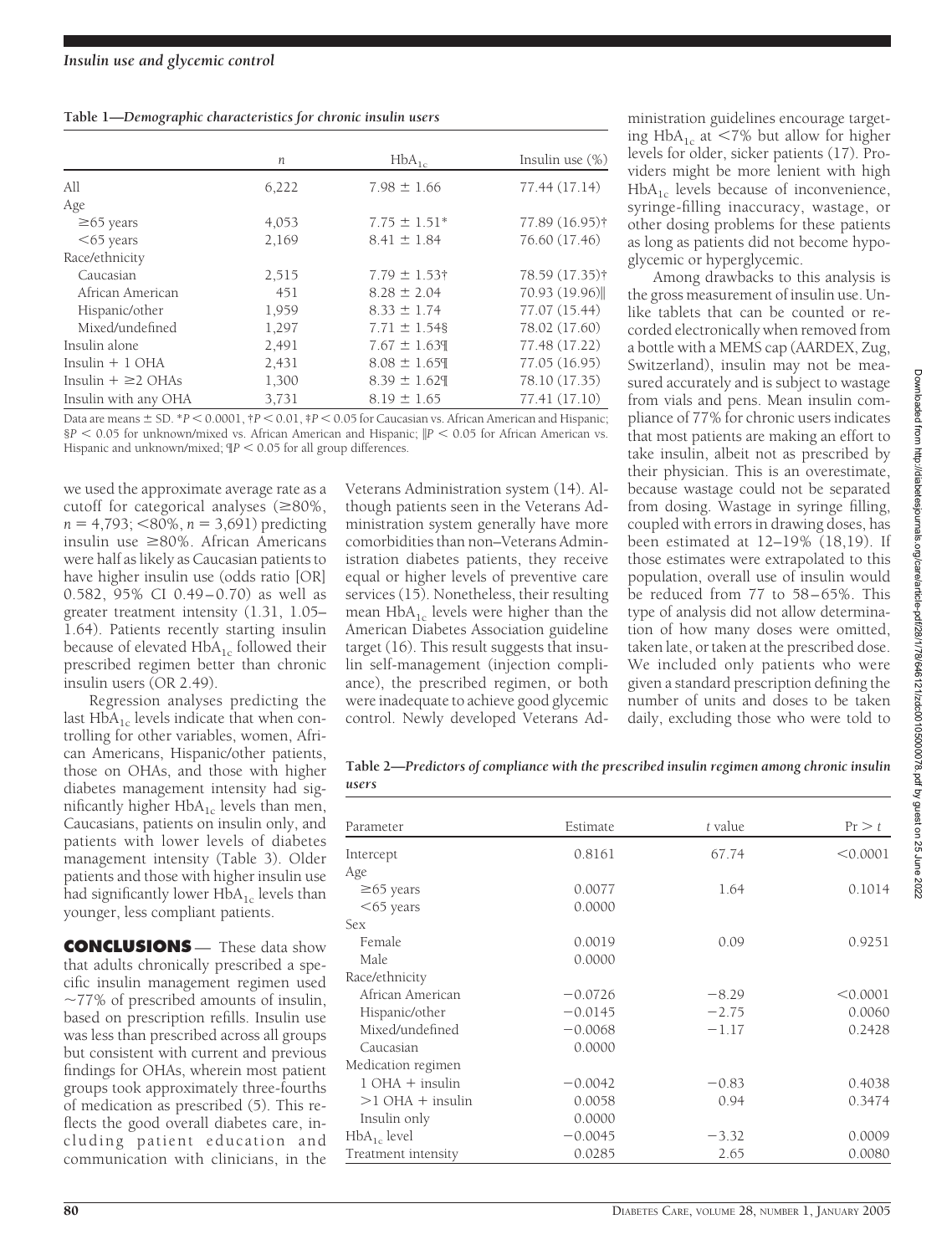**Table 3—***Regression predicting most recent HbA1c level among chronic insulin users*

| Parameter           | Estimate  | t value | Pr > t   |
|---------------------|-----------|---------|----------|
| Intercept           | 0.8161    | 67.74   | < 0.0001 |
| Age                 |           |         |          |
| $\geq 65$ years     | 0.0077    | 1.64    | 0.1014   |
| $<$ 65 years        | 0.0000    |         |          |
| <b>Sex</b>          |           |         |          |
| Female              | 0.0019    | 0.09    | 0.9251   |
| Male                | 0.0000    |         |          |
| Race/ethnicity      |           |         |          |
| African American    | $-0.0726$ | $-8.29$ | < 0.0001 |
| Hispanic/other      | $-0.0145$ | $-2.75$ | 0.0060   |
| Mixed/undefined     | $-0.0068$ | $-1.17$ | 0.2428   |
| Caucasian           | 0.0000    |         |          |
| Medication regimen  |           |         |          |
| $1$ OHA $+$ insulin | $-0.0042$ | $-0.83$ | 0.4038   |
| $>1$ OHA + insulin  | 0.0058    | 0.94    | 0.3474   |
| Insulin only        | 0.0000    |         |          |
| $HbA_{1c}$ level    | $-0.0045$ | $-3.32$ | 0.0009   |
| Treatment intensity | 0.0285    | 2.65    | 0.0080   |

self-adjust doses to limit the difficulty of measuring variable dosing. A more detailed evaluation of individual patient insulin dosing must await the development of a device that electronically monitors insulin delivery (20), such as the AERx Insulin Diabetes Management System (Novo Nordisk, Bagsvaerd, Denmark; Aradigm, Hayward, CA). Nonetheless, observing patients for 2 years provided an overall view of how they used insulin.

Anderson et al. (21) found that most patients with type 1 and 2 diabetes reported numerous missed insulin doses, resulting in a significant association between self-reported compliance and  $HbA_{1c}$  level. Reasons for missed doses included forgotten injection time (43%), forgotten supplies (58%), postponement (58%), and purposeful omission (33%). Other surveys have reported that women frequently omitted doses to control weight (22) and adolescents omitted injections before a check-up (23). Morris et al. (7) calculated an adherence index based on insulin dose prescribed and dispensed for 89 children and adolescents. Highest  $HbA_{1c}$  levels and more diabetesrelated hospitalizations were found in the lowest category of insulin use. Pen users had lower  $HbA_{1c}$  levels than syringe users (7.64 and 8.55, respectively). Adolescents used less insulin than children or young adults, suggesting that issues of autonomy were expressed by omitting doses. Another report using an administrative database for a general population showed much lower (63%) insulin use than seen in this population (8). That analysis might not have been limited to patients given specific dosing instructions, which could have biased the results toward fewer refills. Our data concurred with those of Balkrishnan et al. (24), showing that patients taking both types of medication used less insulin than OHAs. These investigators also reported that higher refill rates for diabetes medications (insulin and OHA) was the strongest predictor of health care costs for older type 2 patients, including emergency visits and hospitalization. We found no association between the type of insulin and compliance rates, although this might have been an indicator of the number of daily doses prescribed. A likely reason is that patients needing multiple daily insulin doses were not prescribed a fixed regimen, thereby excluding them from these analyses.

Our data from a large cohort of adult male veterans focuses solely on insulin use in a population for whom a full range of diabetes care is provided (15). These factors remove the potential biases of dealing with type 1 adolescents or adults with inadequate financial or medical resources to be able to manage their diabetes. Nonetheless, we found several characteristics that affected insulin use and  $HbA_{1c}$  levels.

Poorer insulin self-management was found for African-American than for Cau-

casian patients but not Hispanic patients. This was similar to racial differences in insulin self-management in an indigent population reported by Schectman et al. (25). Additional outreach may be needed to African-American veterans to determine how the system can better serve them. Our findings were unlikely to be related to cost of care because veterans with low incomes or service-connected disabilities paid nothing for medical care or prescriptions, whereas others paid \$2.00 for a 30-day supply of medication during the study period. Veterans Administration patients receive virtually all of their medications from Veterans Administration pharmacies (26). Piette et al. (14) noted that underuse of diabetes medication related to cost was significantly lower among Veterans Administration patients than patients with private insurance, Medicare, Medicaid, or no health insurance.

An intriguing finding in this study was that patients who had providers that more actively managed their diabetes were more likely to follow their insulin regimen than patients with less active management. Although this finding may result at least in part from clinician awareness of high  $HbA_{1c}$  levels, those receiving more intense management had higher insulin use, even when analyses controlled for  $HbA_{1c}$  levels. Better insulin selfmanagement among patients with higher treatment intensity scores could suggest that they receive more attention (more visits, better instructions), they perceive themselves as sicker and focus more on their self-care, or they have more ancillary medical assistance, as well as perceived benefits of intensive care. This is paralleled by higher insulin use among older patients (aged  $\geq$  65 years), who would be expected to have more medical problems than younger patients. Alternatively, the intensity of diabetes management might have been influenced by provider or patient-level variables or the relationship between provider and patients that were not included in administrative data. These results suggest the need for further research into the effect of clinician management styles.

Better regimen compliance among new insulin users (OR 2.49) probably reflects their willingness to start insulin to lower their  $HbA_{1c}$ , as well as attention to newly learned injection methods. In contrast, chronic insulin users may have learned how to manage their dosing suf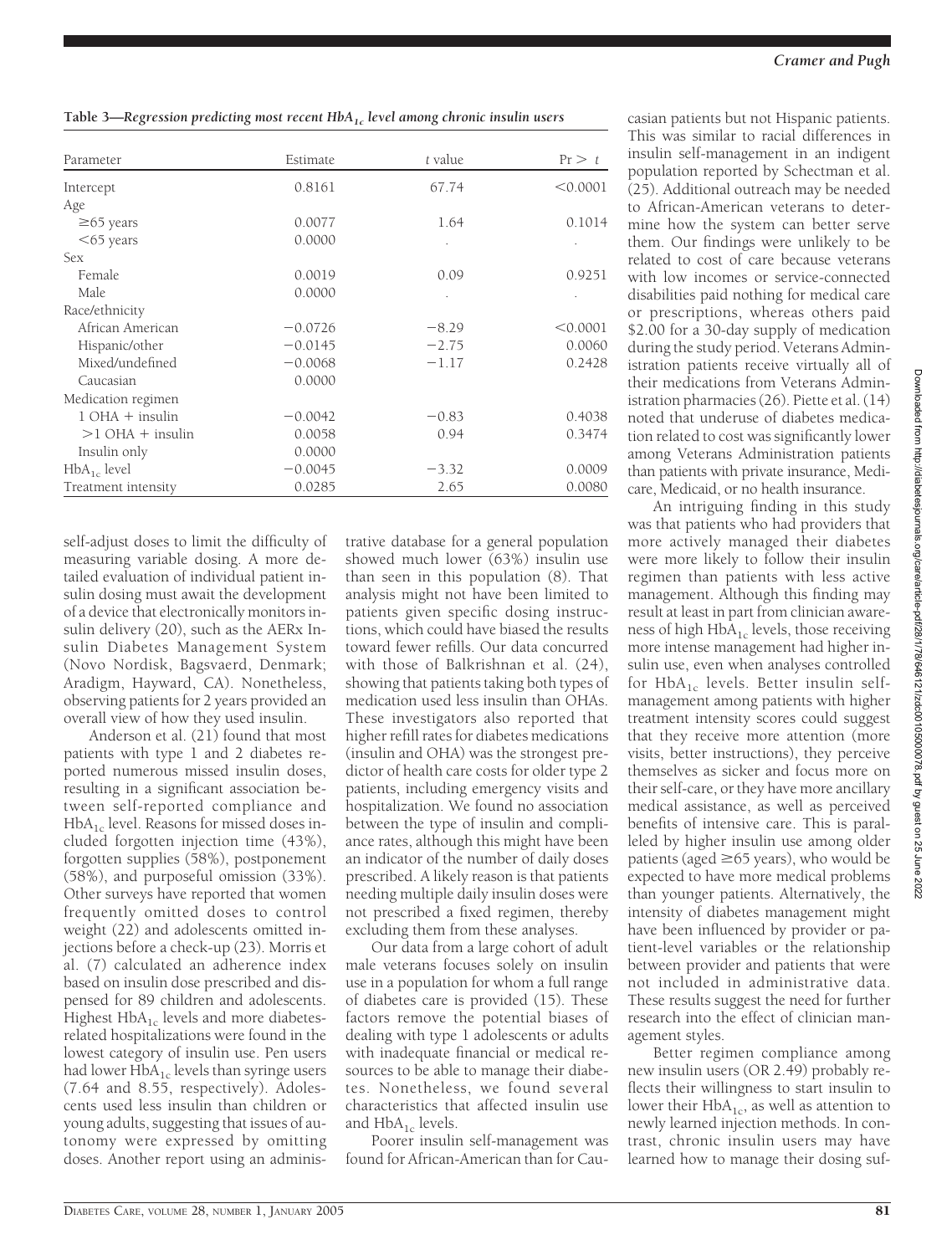ficiently to avoid problems. If the  $HbA_{1c}$ level remains higher than the target, doctors might add an OHA for patients with type 2 diabetes rather than attempt to evaluate the potential for missed insulin doses.

Although their insulin use was similar, patients also taking an OHA had significantly higher  $HbA_{1c}$  levels than patients on insulin alone. This could be the result of disease progression or patients' belief that the OHA will cover their insulin lapses. Although Spoelstra et al. (27) hypothesized that poor compliance with OHA dosing might lead to use of insulin, the natural progression of the disease complicates that association. Pugh et al. (1) noted that generalists and specialists differed in their implementation of practice guidelines. When more physicians follow the new, lower target for  $HbA<sub>1c</sub>$ , they might increase insulin doses or move patients to more intensive treatment to reach goals. This should reduce complications and the cost of care (28). Additional analyses of this database will assess the economic impact of poor insulin self-management as well as prescribing practices based on the evolution of guidelines for diabetes treatment. Future analyses should evaluate the influence of duration of diabetes, insulin use, and other patient characteristics, as well as the type of physicians who tended to allow higher  $HbA_{1c}$  levels (1).

The significant association between insulin use and  $HbA_{1c}$  confirms assumptions that regular dosing is important for glycemic control. The largely elderly, male patients under Veterans Administration care who were receiving chronic treatment with insulin regimens used  $\sim$ 77% of insulin prescribed (unadjusted for wastage), demonstrating good intention to follow the prescription. However,  $HbA_{1c}$ higher than the recommended level suggested that the level of injection compliance, the prescribed regimen, or both were inadequate to achieve good glycemic control, particularly with chronic use. This study suggests that insulin refill prescription rates may be used to stimulate a dialog between patient and providers regarding medication use and glycemic control. Improved methods or new devices to monitor the regularity and accuracy of insulin dosing as well as wastage are needed to define where interventions would be useful. Longitudinal insulin dose monitoring would explain whether

patients need more instruction about syringe use, how and why to remember when to take doses, or increased dosing intensity to reach target  $HbA_{1c}$  levels.

**Acknowledgments**— The analyses in this study were supported by Novo Nordisk. M.J.P. was supported by the Department of Veterans Affairs, Veterans Health Administration, Health Services Research and Development Service (DII 99–205).

We thank Dan Berlowitz, Graeme Fincke, and Megan Amuan for their helpful comments.

## **References**

- 1. Pugh MJ, Anderson J, Pogach LM, Berlowitz DR: Differential adoption of pharmacotherapy recommendations for type 2 diabetes by generalists and specialists. *Med Care Res Rev* 60:178–200, 2003
- 2. Norris SL, Lau J, Smith SJ, Schmid CH, Engelau MM: Self-management education for adults with type 2 diabetes: a metaanalysis of the effect on glycemic control. *Diabetes Care* 25:1159–1171, 2002
- 3. Glasgow RE: Compliance to diabetes regimens: conceptualization, complexity, and determinants. In *Patient Compliance in Medical Practice and Clinical Trials.* Cramer JA, Spilker B, Eds. New York, Raven Press, 1991, p. 209–224
- 4. Anderson EA, Usher JA: Understanding and enhancing adherence in adults with diabetes. *Curr Diabetes Reports* 3:141– 148, 2003
- 5. Cramer JA: A systematic review adherence with medications for diabetes. *Diabetes Care* 27:1218–1224, 2004
- 6. Johnson SB: Methodological issues in diabetes research: measuring adherence. *Diabetes Care* 15:1658–1667, 1992
- 7. Morris AD, Boyle DIR, McMahon AD, Greene SA, MacDonald TM, Newton RW, the DARTS/MEMO Collaboration: Adherence to insulin treatment, glycemic control, and ketoacidosis in insulin-dependent diabetes mellitus. *Lancet* 350: 1505–1510, 1997
- 8. Rajagopalan R, Joyce A, Smith D, Ollendorf D, Murray FT: Medication compliance in type 2 diabetes patients: retrospective data analysis (Abstract). *Value Health* 6:328, 2003
- 9. Maynard C, Chapko MK, Maynard C: Data resources in the Department of Veterans Affairs. *Diabetes Care* 27:B22–B26, 2004
- 10. U.S. Public Law 104 –191, 104th Congress, Health Insurance Portability and Accountability Act of 1996 [article online], 1996. Available from http:// privacyruleandresearch.nih.gov.

Accessed 11 May 2004

- 11. Steiner JF, Prochazka AV: The assessment of refill compliance using pharmacy records: methods, validity, and applications. *J Clin Epidemiol* 50:105–116, 1997
- 12. Berlowitz DR, Ash AS, Hickey EC, Friedman RH, Glickman M, Kader B, Moskowitz MA: Inadequate management of blood pressure in a hypertensive population. *N Engl J Med* 339:1957–1963, 1998
- 13. Berlowitz DR, Ash AS, Hickey EC, Glickman M, Friedman R, Kader B: Hypertension management in patients with diabetes: the need for more aggressive therapy. *Diabetes Care* 26:355–359, 2003
- 14. Piette JD, Wagner TH, Potter MB, Schillinger D: Health insurance status, cost-related medication underuse, and outcomes among diabetes patients in three systems of care. *Med Care* 42:102–109, 2004
- 15. Reiber GE, Koepsell TD, Maynard C, Haas LB, Boyko EJ: Diabetes in nonveterans, veterans, and veterans receiving Department of Veterans Affairs health care. *Diabetes Care* 27:B3–B9, 2004
- 16. American Diabetes Association: Economic consequences of diabetes in the United States in 1997. *Diabetes Care* 21: 296–309, 1998
- 17. Pogach LM, Brietzke SA, Cowan CL, Conlin P, Walder D, Sawin CT, Pogach LM: Development of evidence-based clinical practice guidelines for diabetes: the Department of Veterans Affairs/Department of Defense guidelines initiative. *Diabetes Care* 27:B82–B89, 2004
- 18. Puxty JA, Hunter DH, Burr WA: Accuracy of insulin injection in elderly patients (Abstract). *BMJ (Clin Res Ed)* 287:1762, 1983
- 19. Kesson CM, Bailie GR: Do diabetic patients inject accurate doses of insulin? (Letter). *Diabetes Care* 4:333, 1981
- 20. Cramer JA, Okikawa J, Clauson P: Compliance with inhaled insulin using AERx® iDMS Insulin Diabetes Management System (Abstract). *Diabetes* 52(Suppl. 1): A103, 2003
- 21. Anderson RT, Marrero D, Skovlund SE, Cramer J, Schwartz S: Self-reported compliance with insulin injection therapy in subjects with type 1 and 2 diabetes (Abstract). *Diabetes Metab* 29:A275, 2003
- 22. Polonsky WH, Anderson BJ, Lohrer PA, Aponte JE, Jacobson AM, Cole CF: Insulin omission in women with IDDM. *Diabetes Care* 17:1178–1185, 1994
- 23. Weissberg-Benchell J, Glasgow AM, Tynan WD, Wirtz P, Turek J, Ward J: Adolescent diabetes management and mismanagement. *Diabetes Care* 18:77–82, 1995
- 24. Balkrishnan R, Rajagopalan R, Camacho FT, Hyuston SA, Murray FT, Anderson RT: Predictors of medication adherence